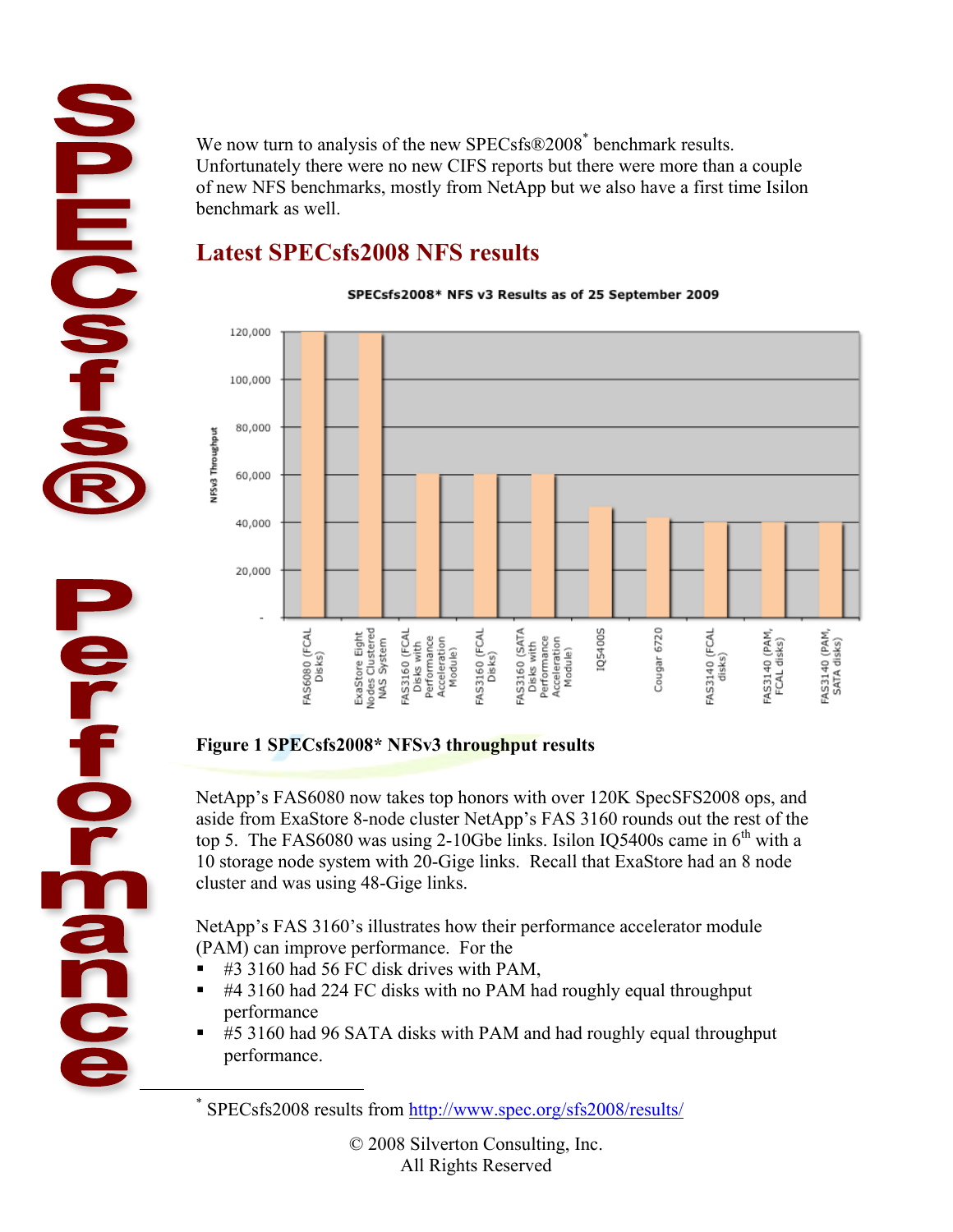

SPECsfs2008\* NFSv3 ORT results as of 25 September 2009

#### **Figure 2 SPECsfs2008\* NFSv3 ORT results**

NetApp's PAM module seem to also positively impact response time results. In the top 10 (13 actually) FAS with PAM took numbers 2, 3 and was tied for 10th at 1.6, 1.7, and 2.2msec., respectively. Having PAM onboard a FAS system seems to shave 25% off of – system response time vis a vis an equivalent FAS3160. It would have been interesting to see what PAM could have done for the FAS6080 but for that, we will need to wait until another time.

Isilon came in at number 5 with a respectable 1.9msec for 10 storage node system. I would have thought all that intercluster overhead would have adversely impacted latency, guess not.

## **Latest SPECsfs2008 CIFS results**

There were no new CIFS benchmarks submitted during the last quarter and so, for that data please look to our prior SPECsfs2008 StorInt dispatches.<sup>1</sup>.

**Silverton Consulting** P.O. Box 492|Broomfield, CO 80038-0492|<br>
720-221-7270|www.silvertonconsulting.com All Rights Reserved

 $\frac{1}{1}$ See http://www.silvertonconsulting.com/page2/page2d/storage\_int\_dispatch.html for prior performance StorInt's